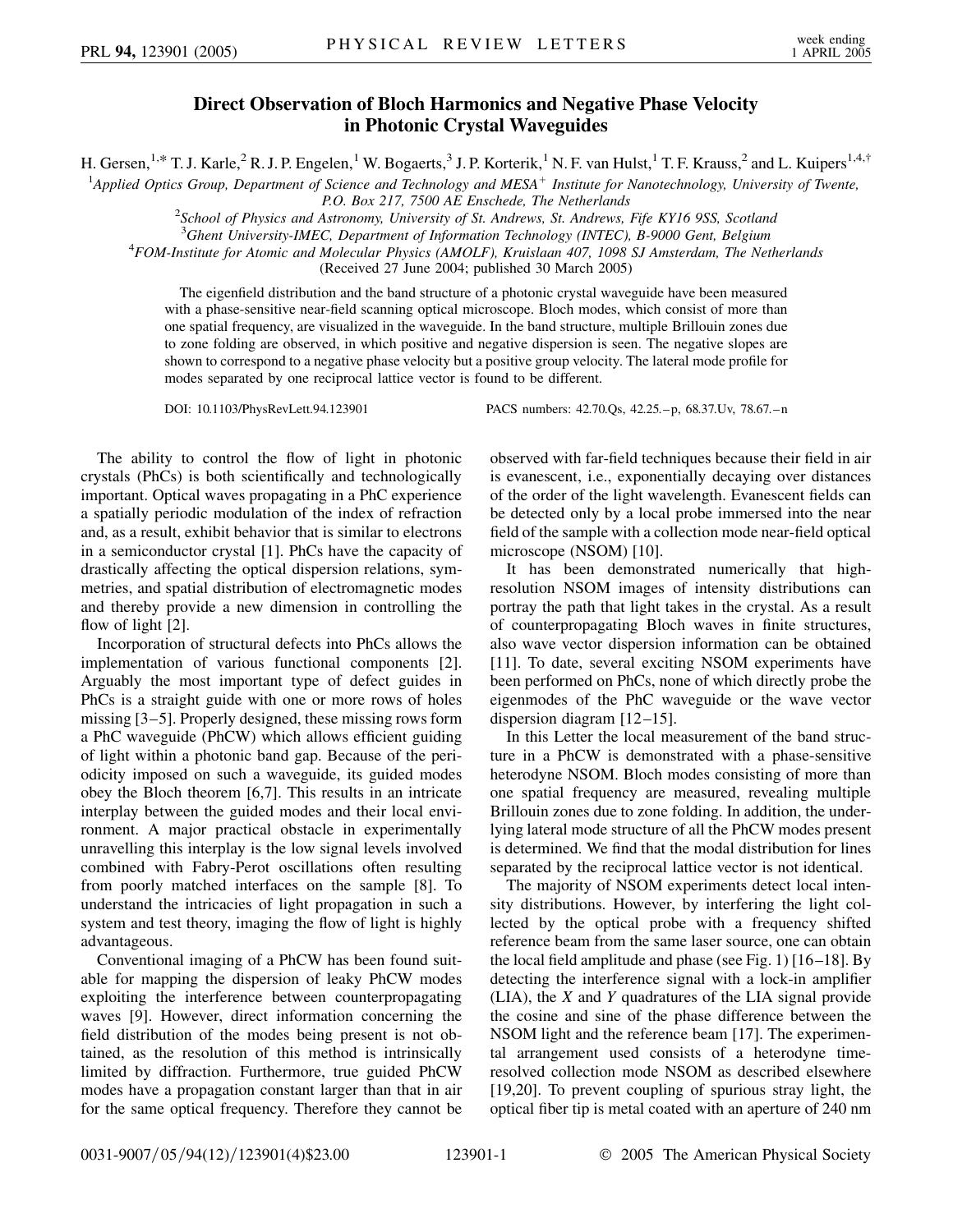

FIG. 1 (color). (a) Schematic representation of a phasesensitive NSOM experiment on a W3 PhCW. The evanescent field of a pulse traveling inside the photonic structure is picked up by a coated fiber probe with a subwavelength aperture as shown in (c). At each position the signal picked up by the probe is interferometrically mixed with part of the same pulse that has propagated through the reference branch giving access to the local field amplitude and phase. (b) A scanning electron micrograph of the sample under study.

at the end, as shown in Fig. 1(c). The integrity of the probes is verified after the measurements by scanning electron microscopy. By using short laser pulses the background resulting from Fabry-Perot reflections and scattering out of the structure can be completely suppressed by discrimination in the time domain.

The structure under investigation is fabricated in a silicon-on-insulator wafer, comprising a 220 nm Si core on top of a 1  $\mu$ m SiO<sub>2</sub> cladding [21]. Holes are arranged in a hexagonal array (period  $a = 460$  nm, hole radius  $r =$ 130 nm), and three rows of missing holes define the socalled W3 PhCW [see Fig. 1(b)]. The PhCW displayed in Fig. 1(b) is shorter than the one used in the experiments (32 versus 256 crystal periods), but allows all the relevant features of the structure to be seen in detail. Linearly TEpolarized light pulses  $(E \parallel t)$  to crystal plane, pulse duration at FWHM 123 fs) are launched into the PhCW. Our results have been reproduced on multiple samples using different probes.

The result of a local phase-sensitive heterodyne interference measurement on a W3 PhCW is shown in Fig. 2. Figure 2(a) shows the measured topography. The access and exit waveguides are visible at the left and right sides of the image, and the hole pattern that forms the PhC can be distinguished. Figure 2(b) shows the raw data of one of the LIA signals, which corresponds to the local optical amplitude times the cosine of the phase [20]. The color scale runs from black to bright yellow for large negative and positive signal values, respectively. Such an image contains all the information of the spatial frequencies of the modes excited in the waveguide. In Fig. 2(b) a large spread in spatial frequencies is clearly visible. From the two LIA signals the optical amplitude can be separated [depicted in



FIG. 2 (color). A phase-sensitive NSOM measurement on a W3 PhCW for a fixed position of the optical delay. Short pulses were launched at a wavelength of  $1245 \pm 0.5$  nm ( $\omega = 0.369$ ;  $a = 460$  nm). (a) Topography of the structure. (b) Raw data from the lock-in amplifier corresponding to the amplitude times the cosine of the optical field. In the waveguide, guided light with a large spread in spatial frequencies is visible. (c) The optical field amplitude. It is apparent that pulses with different modal distributions are excited in the W3 waveguide. The dominant periodicity observed in (c) corresponds to 460 nm, as expected for Bloch modes.

Fig. 2(c)]. It is apparent that pulses with different modal distributions are excited in the PhCW. These pulses are separated after only a short propagation length, a clear indication of the strong dispersive properties of the PhCW. The dominant periodicity observed in Fig. 2(c) corresponds to 460 nm, as expected for Bloch modes in periodic media with that period [22].

A spatial Fourier transform in the *x* direction of the data displayed in Fig. 2(b) for one particular *y* yields the spectrum  $F(k_x)$  of the spatial frequencies  $(k_x)$  [17]. The measurements and subsequent Fourier analysis are repeated for different wavelengths ranging from 1180 to 1345 nm in steps of 5 nm. To improve signal-to-noise ratio, the spectra  $F(k_x)$  are summed for all *y*. Figure 3(a) shows the band structure constructed from the measured spatial frequencies. The vertical axis displays the excitation wavelength in terms of  $\omega$ , while the horizontal axis corresponds to the observed spatial frequencies. The finite resolution  $\omega$  is determined by the finite coherence length of the pulses used. Our local measurement technique reveals zone folding as multiple Brillouin zones are observed.

In addition to probing the band structure of the PhCW modes, the use of a phase-sensitive NSOM allows the determination of the underlying mode structure of all the PhCW modes present. The lateral field profile of a mode is obtained by determining the amplitude of the peak in the  $F(k_x)$ , corresponding to that mode, as function of *y* [16,17]. By displaying  $F(k_x)$  for all values of y, the field profile can be displayed for all modes at the same time. The result of this Fourier analysis for  $\omega = 0.369$  as presented in Fig. 2(b) is displayed in Fig. 3(b). The  $F(k_x)$  spectra between  $k_x = 1$  and 2 are multiplied by 5 to enhance visibility of weak modes in the 2nd Brillouin zone. A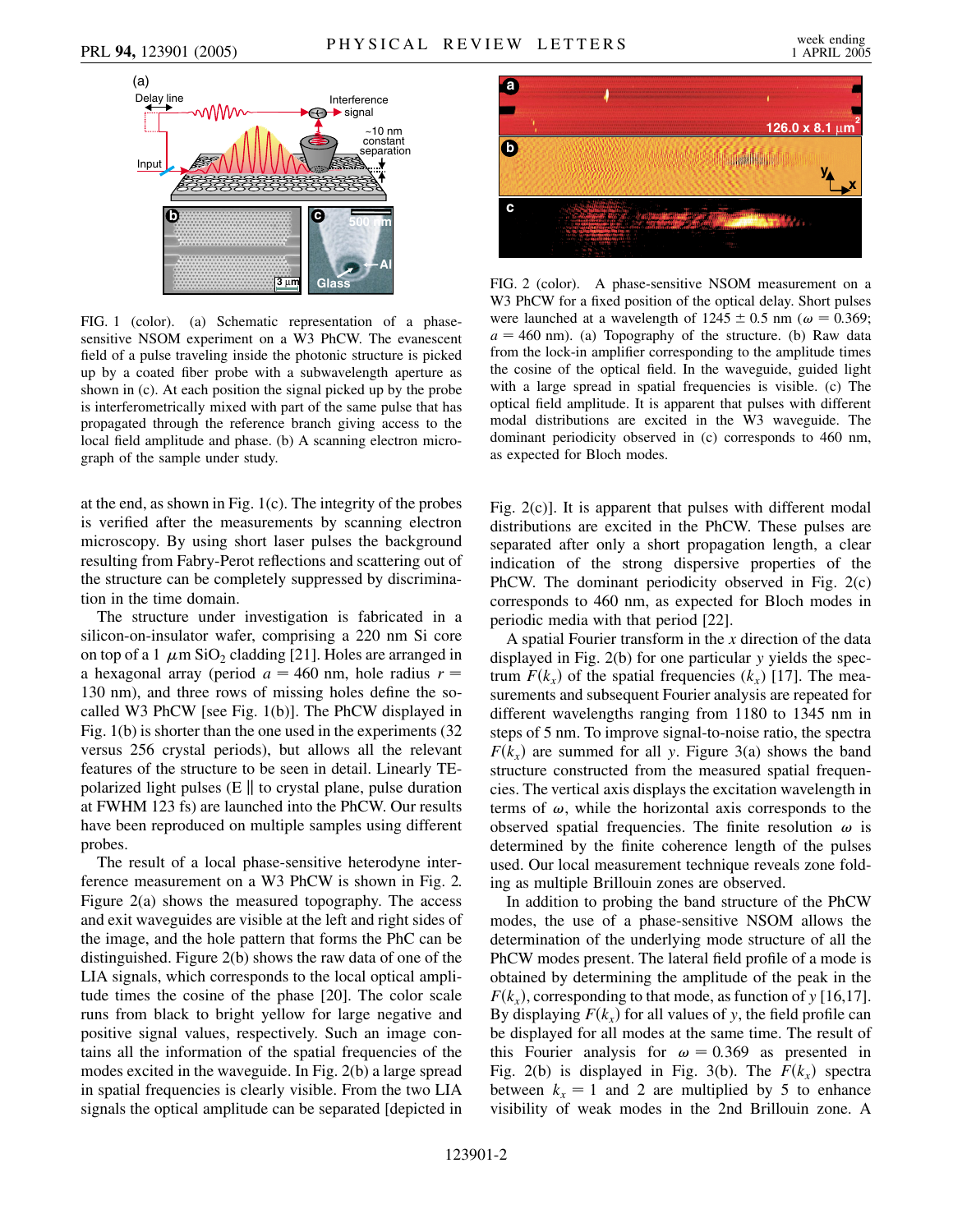

FIG. 3 (color). (a) Experimentally mapped dispersion diagram of the modes excited in the W3 waveguide. Displayed is the Fourier transform of the data for multiple excitation wavelengths on a logarithmic scale. Clearly modes below and above the light cone (dotted line) are visible. (b) Displays the lateral mode distribution for  $\omega = 0.369$  by displaying  $F(k_x)$  for each *y* in Fig. 2(b) on a linear scale. Here we can directly see the modal distribution for each of the lines in the dispersion diagram at  $\omega$  = 0.369. It is clear that for Bloch harmonics that belong to the same Bloch mode, e.g., indicated by arrows, the modal distribution is not the same.

vertical line for a certain spatial frequency thus corresponds to the lateral mode profile for the mode corresponding to that  $k_x$ . As a result, Fig. 3(b) directly displays the modal distribution of all PhCW modes for  $\omega = 0.369$ . Both modal distributions that are completely confined to the waveguide regions (see, e.g., near  $k_x = 0.8$ ) and with significant field tails in the PhC are observed (see, e.g.,  $k_x = 0.6$  [23].

Bloch modes contain more than one spatial Fourier component. These Bloch harmonics are separated by  $2\pi/a$ , where *a* is the periodicity. The separation between the different plane waves components is what generates the dominant periodicity of 460 nm visible in Fig. 2(c). The  $2\pi/a$  separation can be seen in Fig. 3(a) where we displayed the first two Brillouin zones. Note that a Fourier transform is not sensitive to the sign of *k* and therefore folds  $-k$  onto the positive axis. As a result, an example of Bloch harmonics that belong to the same Bloch mode for  $\omega = 0.369$  can be given as indicated by the arrows in Figs. 3(b) and 4(a). Figure 4(a) depicts the entire Fourier spectrum  $F(k_x)$  for  $\omega = 0.369$  on a logarithmic scale. In the literature, lines separated by an integer number of reciprocal lattice vectors are often considered to be identical. However, if we look at Fig. 3(b) at the mode patterns of, for example, the wave vectors 0.607 and 1.603, we see that they are not the same. The differences in mode patterns for individual wave vectors become clearer when the mode profiles are displayed in a graph [Fig. 4(b)]. For example, comparing the mode profiles for  $k_x = 0.607$  and  $k_x =$ 1.603 shows that the profile for  $k_x = 1.603$  has no field amplitude at the location of the PhCW (2.5  $\lt y \lt 4 \mu m$ ),



FIG. 4 (color). (a) Spatial Fourier spectrum  $F(k_x)$  for  $\omega =$ 0*:*369 summed over all *y*. Arrows indicate peaks that belong to the same Bloch mode  $(FFT = fast \ Fourier$  transform). (b) Lateral mode profiles for the Bloch harmonics indicated by the arrows in Fig. 3(b) and in panel (a). The modal distribution is different for each individual Bloch harmonic. (c) A Fourier filter allows retrieval of the phase evolution of individual modes. Top panel in (c) shows the sine and cosine channel of the LIA for  $k_x = 0.393$ , while the bottom panel corresponds to  $k_x = 0.607$ . For the Bloch harmonic at  $k_x = 0.393$  the sine is in front, while it is lagging at  $k_x = 0.607$ . As a result, the wave vectors for these two harmonics from the same Bloch mode have an opposite sign.

whereas  $k_x = 0.607$  does. In Fig. 3(b) this effect is also visible for the Bloch harmonics of other Bloch modes. The experimental data therefore show that the modal distributions for Bloch harmonics separated by  $2\pi/a$  are different. The exact physical interpretation behind this observation is not yet clear. We suggest that (part of) the explanation should be sought in the fact that the spatial overtones (higher Bloch harmonics) are generated at positions where the light probes the periodic potential arising from the crystal. Hence, the higher harmonics are stronger in the crystal region [Fig. 4(b), right panel], whereas the fundamental also has amplitude in the area without holes [Fig. 4(b), left panel,  $2.5 < y < 4 \mu$ m].

In one Brillouin zone in Fig. 3(a), lines with both negative and positive slope are visible as a result of zone folding. For the Bloch harmonics at  $k_x = 0.393$  and  $k_x =$ 0*:*607, the cosine and sine signal from the LIA are shown in the top and the bottom panel of Fig. 4(c), respectively. These data are retrieved by an inverse Fourier transform after applying a Gaussian filter centered on the desired peak. It is clear that in the top panel  $(k_x = 0.393)$  the sine is in front, while in the bottom panel  $(k_x = 0.607)$ the sine is lagging. As the LIA signal provides the cosine and sine of the phase difference between the light in the PhCW and the reference light, conventional goniometry [24] shows that the wave vectors for the two Bloch har